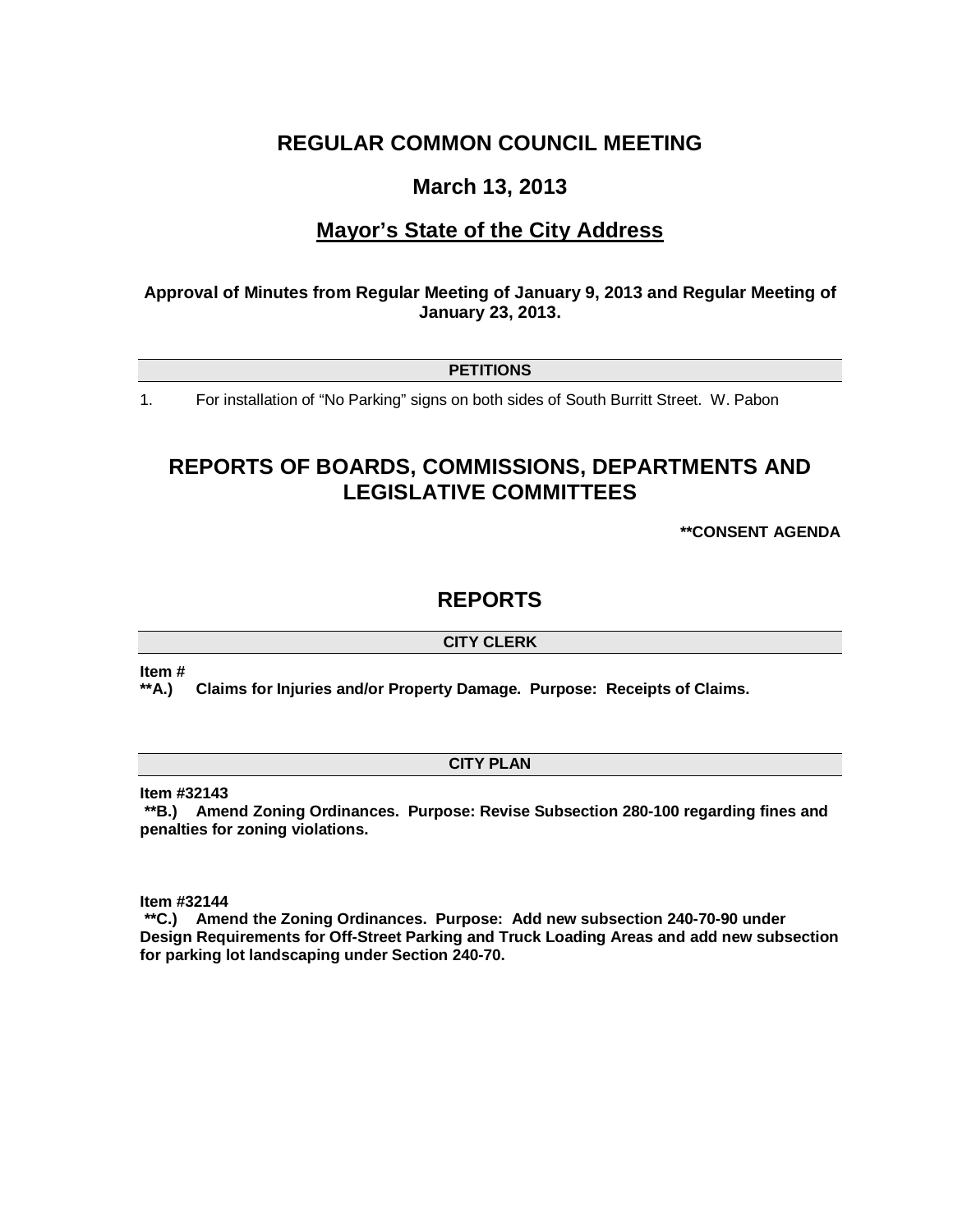#### **Item #32145**

**\*\*D.) Amend Zoning Ordinances. Purpose: Add subsection 170-100-45 affecting appearance of building facades and storefronts in CBD, Central Business District and add new subsection in CBD zoning district under Section 170-100 Supplemental Regulations.**

#### **CORPORATION COUNSEL**

# **Item #**

Anthony Hooks v. The City of New Britain, et al. Purpose: Granted city's motion for **summary judgment in favor of Police Officer Mark DePinto, City of New Britain and former Chief of Police William Gagliardi.** 

### **FINANCE DEPARTMENT**

## **Item #**

**\*\*F.) Line Item Transfers within a department's budget for period February 20, 2013 through March 5, 2013. Purpose: Transferred monies from one line item to another within their departmental budget.**

### **FINANCE/PURCHASING DIVISION**

# **Item #**

**\*\*G.) On-Call Engineering Services. Purpose: Surveying and Mapping Services for City's Reservoir Property in Burlington, CT.**

**Item #**

**\*\*H.) Cooperative Purchasing. Purpose: New Ford Expedition for New Britain Fire Department.** 

#### **Item #**

**\*\*I.) Sole Source. Purpose: Annual Software License Renewal and Technical Support for Information Technology Department.**

**Item #**

**\*\*J.) Emergency Purchase Order. Purpose: Additional Plow trucks and pay loaders to assist with snow removal caused by blizzard NEMO.** 

**Item #**

**\*\*K.) Public Bid No. 3718. Purpose: Crack Sealing of Bituminous Pavement of Various City Streets for the Public Works Department.**